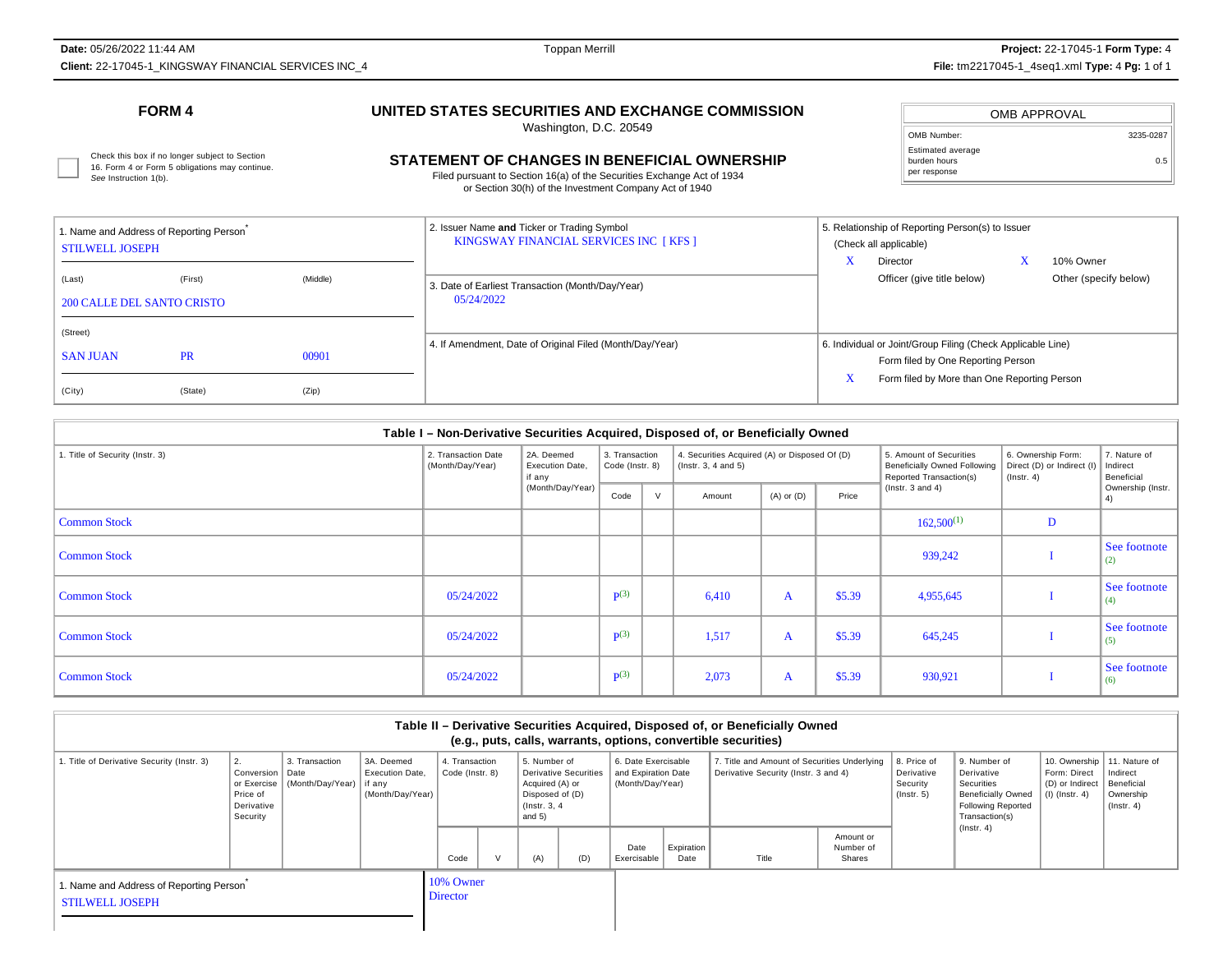| (Last)                              | (First)                                 | (Middle) |           |
|-------------------------------------|-----------------------------------------|----------|-----------|
| <b>200 CALLE DEL SANTO CRISTO</b>   |                                         |          |           |
| (Street)                            |                                         |          |           |
| <b>SAN JUAN</b>                     | <b>PR</b>                               | 00901    |           |
| (City)                              | (State)                                 | (Zip)    |           |
| <b>Stilwell Value LLC</b>           | 1. Name and Address of Reporting Person |          | 10% Owner |
| (Last)                              | (First)                                 | (Middle) |           |
| 111 BROADWAY, 12TH FLOOR            |                                         |          |           |
| (Street)                            |                                         |          |           |
| <b>NEW YORK</b>                     | NY                                      | 10006    |           |
| (City)                              | (State)                                 | (Zip)    |           |
| <b>STILWELL ASSOCIATES L P</b>      | 1. Name and Address of Reporting Person |          | 10% Owner |
| (Last)                              | (First)                                 | (Middle) |           |
| 111 BROADWAY, 12TH FLOOR            |                                         |          |           |
| (Street)                            |                                         |          |           |
| <b>NEW YORK</b>                     | NY                                      | 10006    |           |
| (City)                              | (State)                                 | (Zip)    |           |
| Stilwell Activist Fund, L.P.        | 1. Name and Address of Reporting Person |          | 10% Owner |
| (Last)                              | (First)                                 | (Middle) |           |
| 111 BROADWAY, 12TH FLOOR            |                                         |          |           |
| (Street)                            |                                         |          |           |
| <b>NEW YORK</b>                     | NY                                      | 10006    |           |
| (City)                              | (State)                                 | (Zip)    |           |
| Stilwell Activist Investments, L.P. | 1. Name and Address of Reporting Person |          | 10% Owner |
| (Last)                              | (First)                                 | (Middle) |           |
| 111 BROADWAY, 12TH FLOOR            |                                         |          |           |
| (Street)                            |                                         |          |           |
| <b>NEW YORK</b>                     | NY                                      | 10006    |           |
| (City)                              | (State)                                 | (Zip)    |           |
|                                     | 1. Name and Address of Reporting Person |          | 10% Owner |